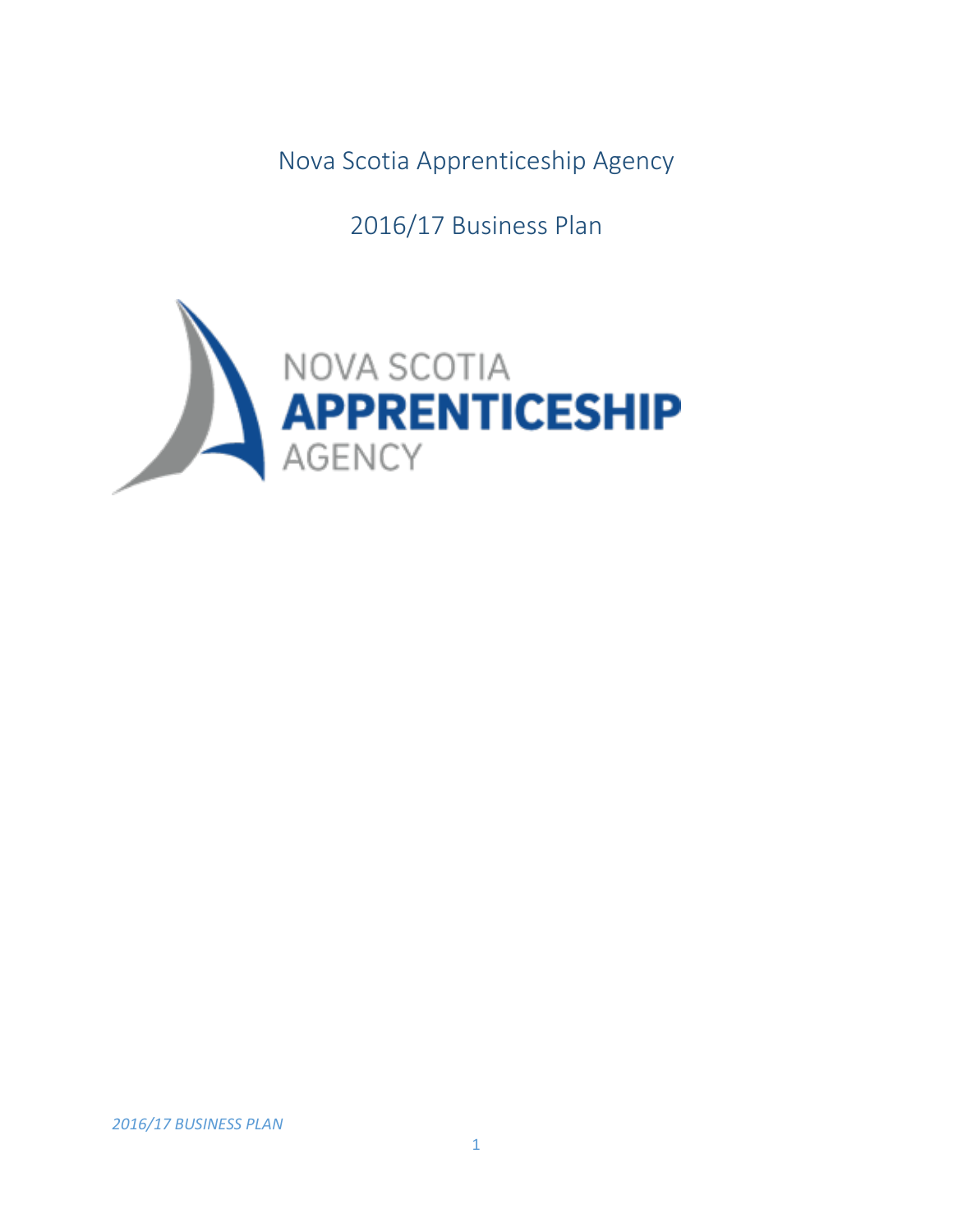For more information on the Nova Scotia Apprenticeship Agency contact:

Nova Scotia Apprenticeship Agency 2021 Brunswick Street, Box 578 Halifax, Nova Scotia B3J 2S9

T: 902-424-5651

TF: 1-800-494-5651

F: 902-424-0717

E: [apprenticeship@novascotia.ca](mailto:apprenticeship@novascotia.ca)

Or visit our website at

[www.nsapprenticeship.ca](http://www.nsapprenticeship.ca/)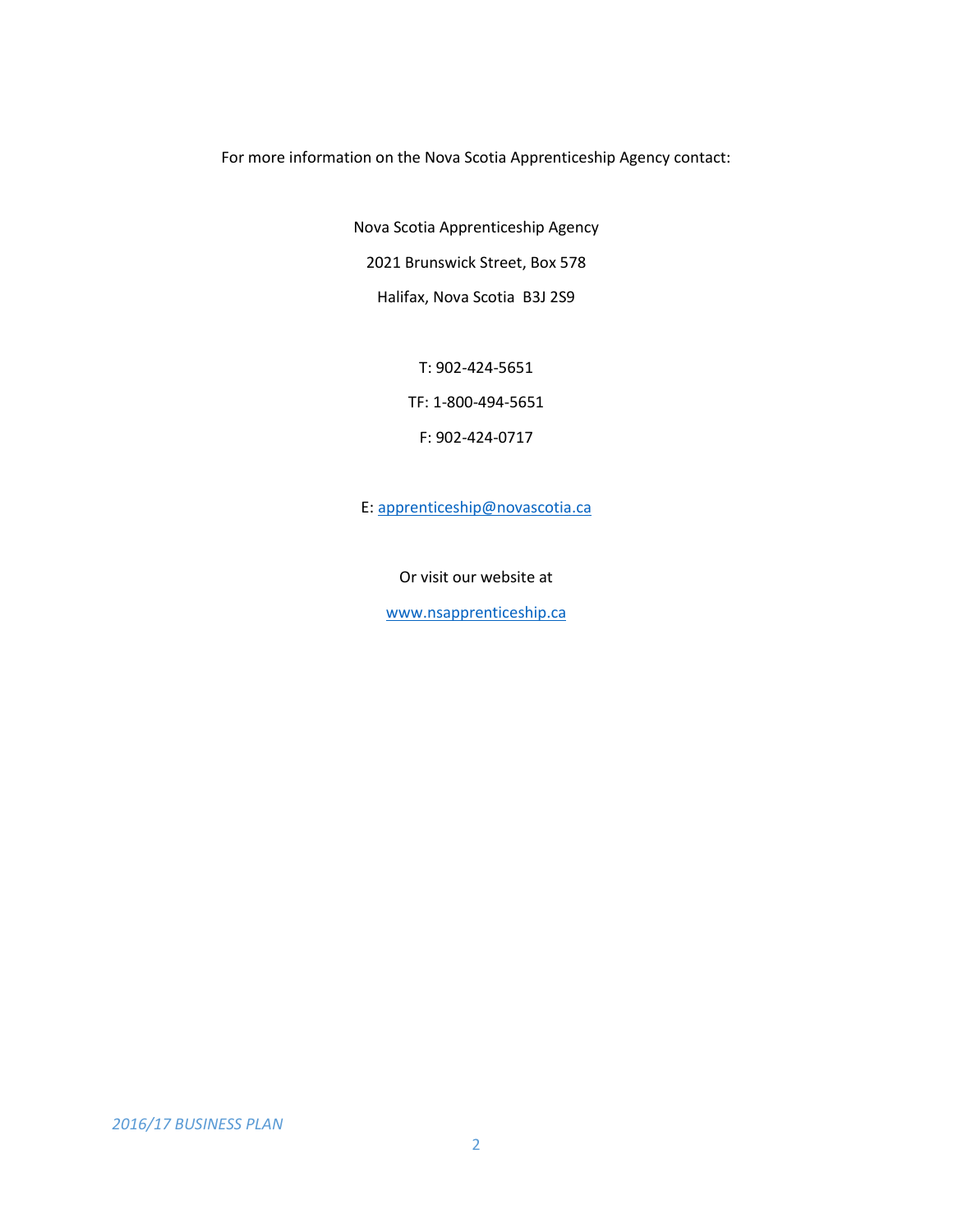## Accountability Statement

Nova Scotia continues to be a great place to be an apprentice and work in the skilled trades. There are over 6200 apprentices learning while they earn and over 1,800 employers mentoring apprentices in their trade in the current system.

The Nova Scotia Apprenticeship Agency (NSAA) is undertaking a number of initiatives to ensure that the apprenticeship system is effective, efficient, and works well for employers and apprentices. For example, through Harmonization and Mobility Agreements, greater numbers of apprentices are building a career in our province and across the country.

The Nova Scotia Apprenticeship Agency operates under the *Apprenticeship and Trades Qualifications Act and General Regulations*, the Operating Charter, and the Nova Scotia Apprenticeship Agency Strategic Plan. As the Chair of the Nova Scotia Apprenticeship Agency Board, I recommend this document presented by the CEO and approved by the Board.

The business plan highlights our plans for the 2016/17 fiscal year. It is consistent with the mandate and goals of the NSAA, the government's priorities for modernizing the apprenticeship system as well as the apprenticeship environment in Nova Scotia.

As we continue to deliver our programs and services, we reaffirm our commitment to apprentices, journeypersons, employers, NSAA staff, and all those participating in the Nova Scotia apprenticeship and trades certification system.

Cerchaecellol

Carol MacCulloch Nova Scotia Apprenticeship Agency Board Chair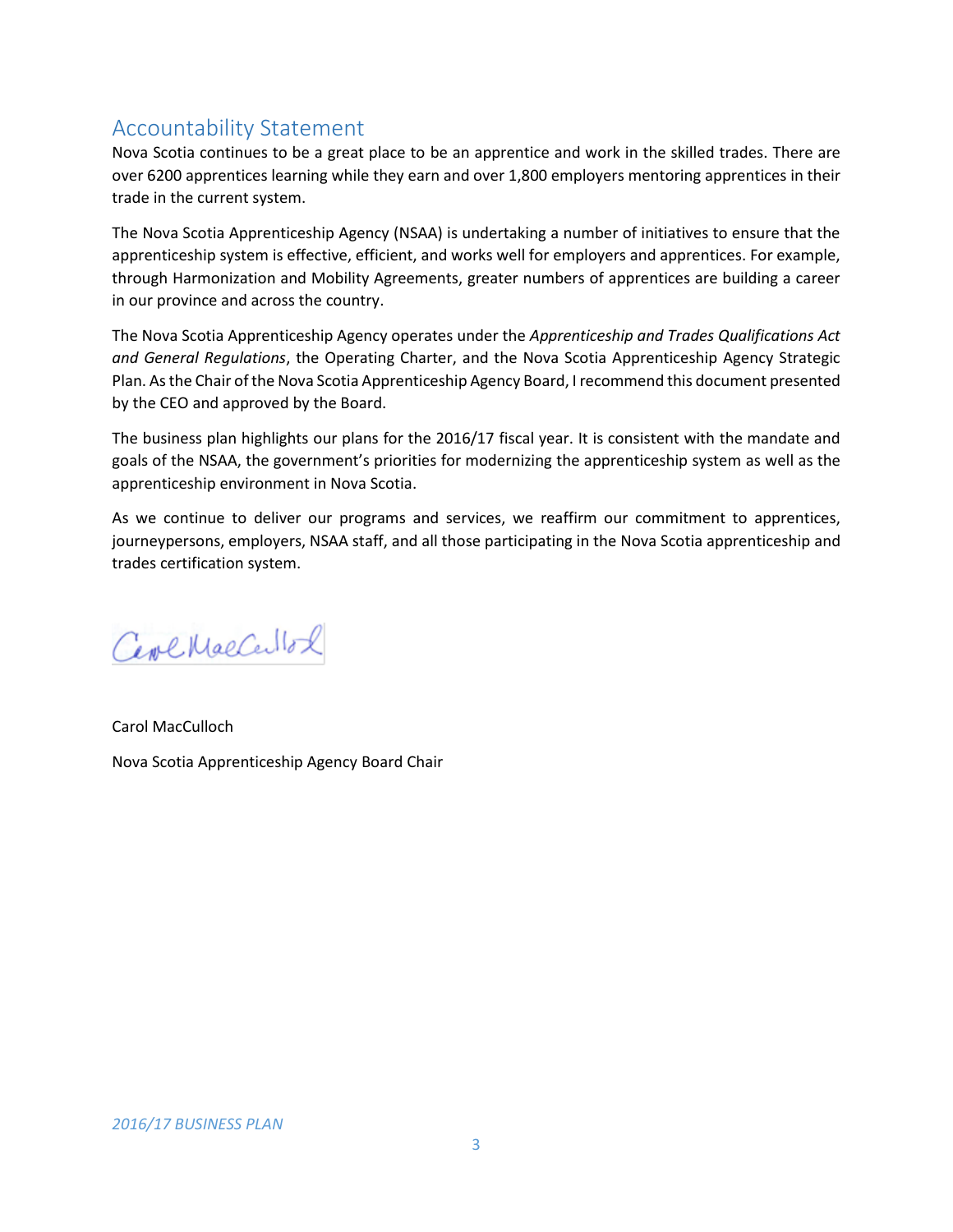# Table of Contents

Accountability Statement Strategic Direction and Context Performance Plan Appendices:

Appendix A: Links to Additional Information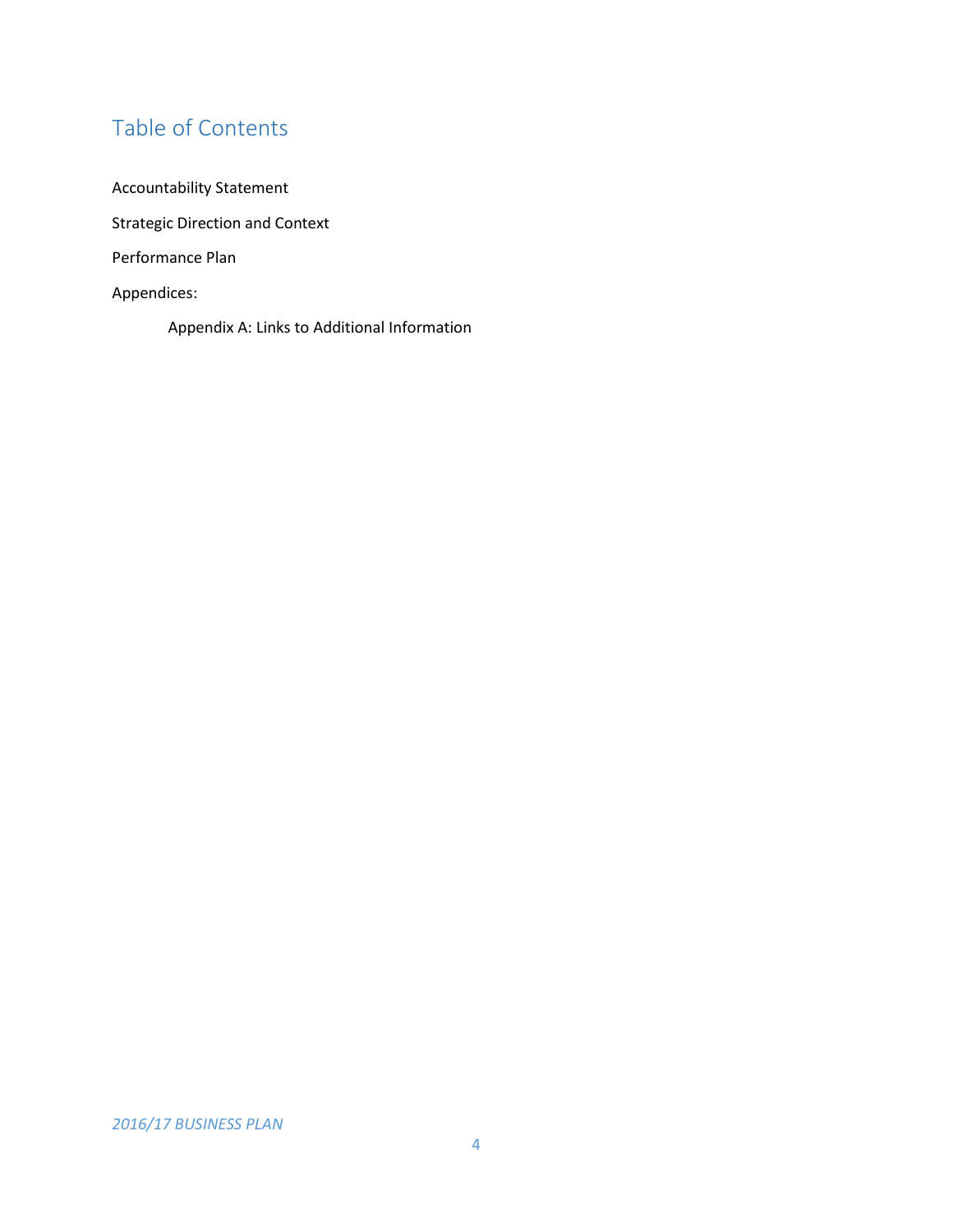# Strategic Direction and Context

## Strategic Direction

Apprenticeship and Trades Certification is a rewarding post-secondary option and key to our economy's success. The Apprenticeship and Trades Qualifications Act and General Regulations and the Community Colleges Act establish the legal framework for the trades training system. The Nova Scotia Apprenticeship Agency (NSAA) facilitates the system within the parameters of the Agency's Operating Charter and is comprised of the Board, Board Committees, Trade Advisory Committees, the Chief Executive Officer, and the NSAA staff.

The NSAA's governance model is based on accountability and industry involvement in strategic planning, oversight, resource allocation, and program outcomes. The NSAA Board is made up of ten trade sector seats, four members at large and the Nova Scotia Community College Vice President, Academic.

Our vision is an industry-led apprenticeship system that builds and maintains a highly skilled and diverse workforce, contributing to the economic success of Nova Scotia.

The 2015-2020 NSAA Strategic Plan was developed in partnership with industry, interested stakeholders, board members and NSAA staff. It provides direction for the activities of the Agency in five key areas:

- Changing the culture: Inclusive, connected and industry-led
- Changing the outcome: Apprentice success
- Changing the outcome: Employer success
- Strengthening delivery: Connecting training and workplaces
- Making certification an economic driver

The full strategic plan is available at

[http://www.nsapprenticeship.ca/sites/default/files/docs/pubs/Strategic-Plan-2015-2020.pdf.](http://www.nsapprenticeship.ca/sites/default/files/docs/pubs/Strategic-Plan-2015-2020.pdf)

This Business Plan details the goals, strategies, measures and targets for 2016-17.

#### Operating Environment

The NSAA operates in an environment where birthrates are declining, youth are leaving the province to find work and many in the existing workforce are planning to retire in the next several years. With large projects like the National Shipbuilding Procurement Strategy and the Maritime Link unfolding, these factors in combination may lead to labour shortages in skilled trades occupations. Employers in Nova Scotia are also challenged to keep certified journeypersons when employers in other jurisdictions can offer better wages and more steady employment.

*2016/17 BUSINESS PLAN* The system has 69 designated trades, thirteen of which are compulsory certified and require that one be an apprentice or certified in order to work legally in the trade. Apprenticeship technical training is provided in 32 trades and the remaining trades are certification-only, meaning trades practitioners who meet the requirements may challenge to write the certification exam. There are Atlantic and national initiatives that are ongoing and will lead to harmonization of apprenticeship technical training across jurisdictions and improved mobility for apprentices who need to work in other jurisdictions in order to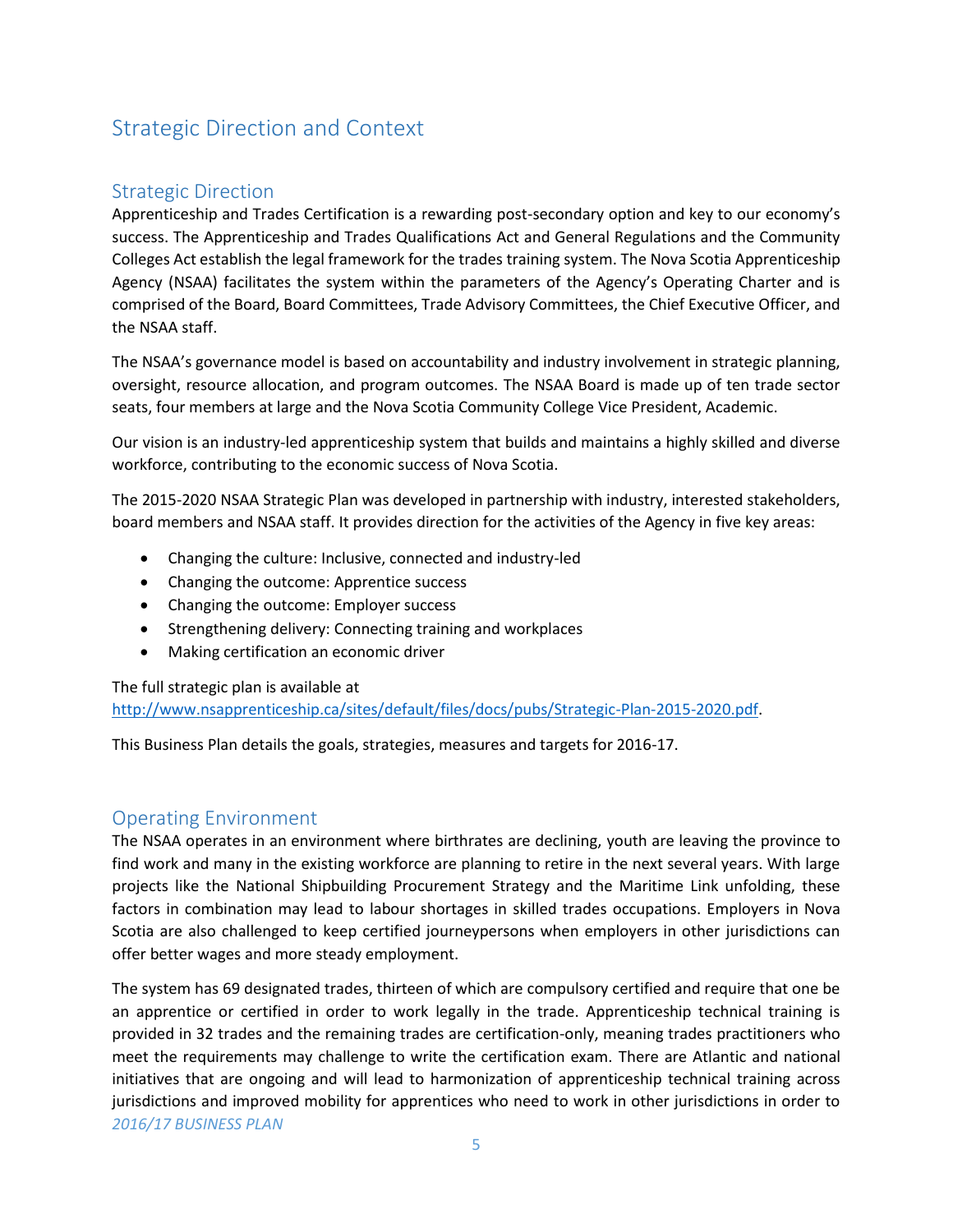continue their training. Provincial and Atlantic Trade Advisory Committee participation is critical to the success of this work.

The majority of training takes place on the job site under the supervision of a certified journeyperson. Too few employers participate in the system, limiting opportunities for young people who want to stay and work in Nova Scotia. In addition there is a general lack of understanding of apprenticeship and the value of working in a skilled trade career. Most apprentices are Caucasian male and very few are women or from diverse groups.

The majority of funding for the trades training system in Nova Scotia goes to the Nova Scotia Community College for the provision of pre-apprenticeship programs. However, very few graduates continue their training as apprentices. There is a recognized need to reallocate funding along the trades training continuum where it can achieve more effective results.

The Agency was created by government in response to industry demand to have greater involvement in the strategic and operational decisions required in order to improve outcomes across the system, from pre-apprenticeship to post-journeyperson training.

## Risks, Opportunities, and Response Strategies

In order to position the apprenticeship and trades certification system to operate effectively within this environment, the NSAA looks regularly for opportunities to listen to and engage industry in all levels of the system. NSAA makes operational and strategic decisions based on advice from the Board and Trade Advisory Committees, labour market information, best practices, knowledge of the Nova Scotian culture and climate, and guidance from the pertinent Acts and Regulations.

Given the demographic challenges facing our province, and without fundamental change to how the system operates, we risk a continued mismatch of graduates and potential apprentices with employers in high demand sectors as well as a lack of new employers in the apprenticeship system who could increase employment opportunities for our youth.

In response, the NSAA proposes to:

- create a stakeholder engagement plan to ensure that employers are heard and receive good communication, and that they participate more fully in the apprenticeship system;
- work with government entities to ensure procurement practices support the use of apprentices where relevant;
- lay the ground work for expanded Youth Apprenticeship Programs to attract more apprentices;
- develop more training pathways to meet the changing needs of apprentices and employers
- implement the recommendations from the Diversity and Inclusion Framework and Action Plan to promote and increase diversity in the apprenticeship system and ensure appropriate supports for all Nova Scotians who want to participate in the system; and
- increase mobility and harmonization in the Atlantic Provinces and across Canada for apprentices to have greater opportunity to complete their training without disruption.

In addition, unlike most other Canadian jurisdictions, the Apprenticeship System in Nova Scotia relies heavily on entrants with community college training and has few apprentices entering directly from high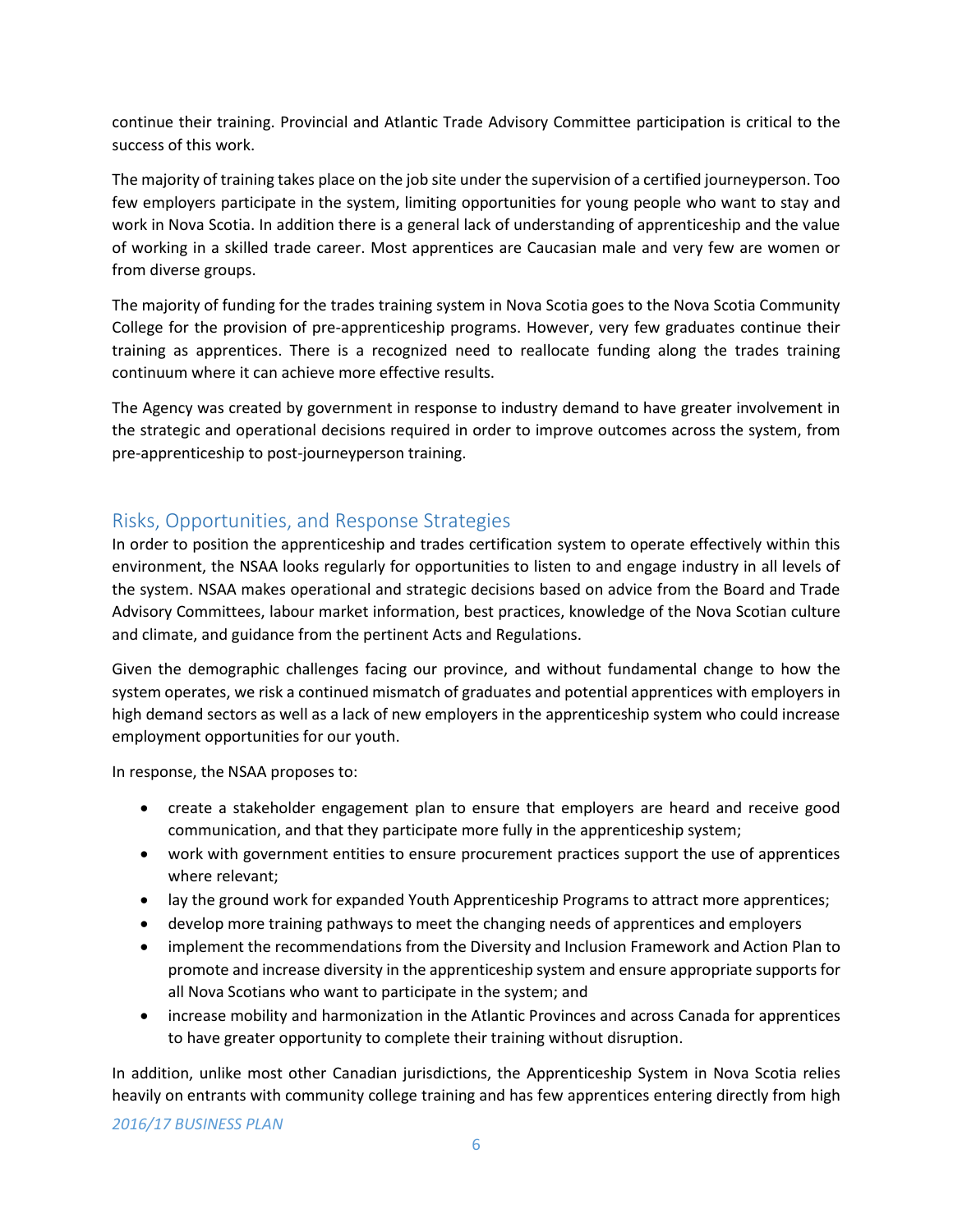school. The heavy reliance on pre-apprenticeship training shifts the dialogue on apprenticeship to include discussions of the relevance and capacity of the pre-apprenticeship training and its linkage to the labour market and to employers. The NSAA will work to balance the trades training investment across the system as well as promote the direct entry apprenticeship pathway with industry when relevant.

## Link to Government Priorities

The Nova Scotia Apprenticeship Agency's Strategic Plan focuses on culture change, improving apprentice and employer success, strengthening delivery of training and making certification an economic driver are founded on government priorities all of which will advance the government priorities of People, Innovation and Education. The specific strategies that advance the government priorities are illustrated in the chart below.

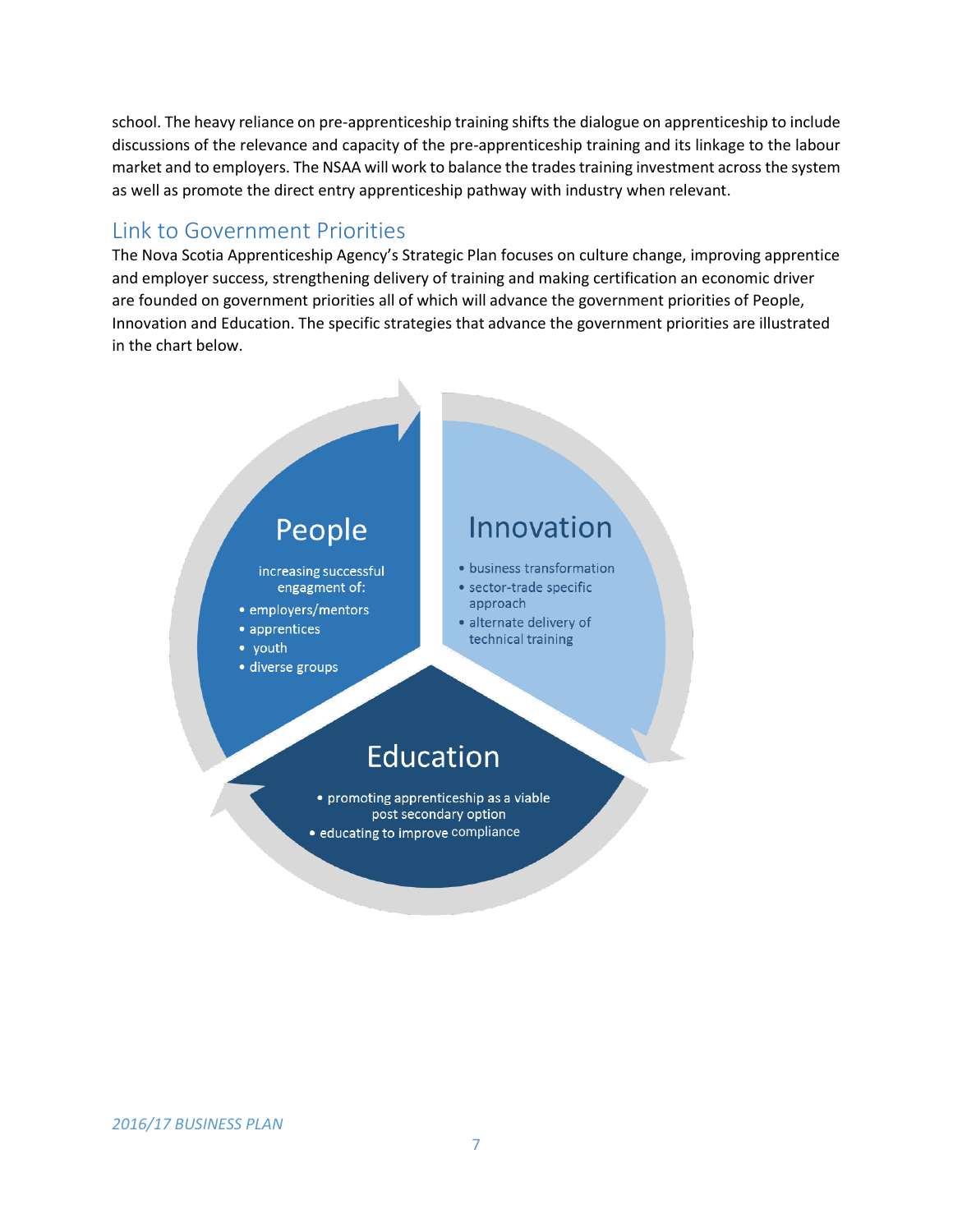# Action Plan (2016-2017)

## Goals, Strategies, Measures, and Targets

Nova Scotia's apprenticeship and trades certification system plays a unique and critical role in building a well-educated and highly skilled workforce—the workforce we need for our businesses and communities to prosper. NSAA recognizes that a successful apprenticeship system should acknowledge and provide for the various needs of each trade, establish relevant and integrated training pathways and enable trade direction/advice regarding each program, all the while moving apprentices along their journey without interruption.

#### Strategic Direction: Change the Culture: Inclusive, connected, and industry-led

NSAA is striving to develop an apprenticeship system that is driven by excellence, responding to the labour market needs of the Nova Scotia economy and remaining flexible and adaptive to changing economic and industry conditions. NSAA will actively engage industry as leaders in the full continuum of trades training and seek to provide meaningful opportunities for all population groups throughout the province.

| Key Action from Strategic Plan        | 2016-2017 Action plan                                                    |
|---------------------------------------|--------------------------------------------------------------------------|
| Implement a <i>marketing and</i>      | Develop and enhance tools to engage employers in and<br>$\bullet$        |
| communications strategy to            | educate on the apprenticeship system                                     |
| promote apprenticeship and            | Develop youth-friendly tools and activities to encourage<br>$\bullet$    |
| educate apprenticeship partners       | Nova Scotia youth to consider apprenticeship as a viable                 |
| on their roles and responsibilities   | post-secondary option                                                    |
| Implement a stakeholder               | Engage trades and sectors to: inform stakeholders regarding<br>$\bullet$ |
| engagement plan                       | apprenticeship; increase engagement and participation in                 |
|                                       | the system; obtain feedback on regulatory amendments;                    |
|                                       | build<br>system capacity; and promote the value of                       |
|                                       | apprenticeship and the skilled trades                                    |
| Support successful Board and          | Identify trades for which a Trade Advisory Committee needs<br>$\bullet$  |
| <b>Trade Advisory Committee</b>       | to be established                                                        |
| leadership and participation          | Through established TACs, complete the work on the Cook,<br>٠            |
|                                       | Bricklayer, Marine Service Technician, Automotive Service                |
|                                       | Technician, and Truck and Transport Mechanic trade                       |
|                                       | regulations                                                              |
|                                       | Facilitate: Carpenter, Construction Electrician, Industrial              |
|                                       | Electrician and Automotive Insurance Appraiser Trade                     |
|                                       | <b>Advisory Committees</b>                                               |
|                                       | Expand reach for attracting new Trade Advisory Committee                 |
|                                       | and Board Committee membership with a focus on diversity                 |
| Implement a Diversity and             | Implement recommendations, including promotion and<br>$\bullet$          |
| <b>Inclusion Framework and Action</b> | awareness of apprenticeship to diverse groups and clear                  |
| Plan to guide increased diversity,    | apprenticeship pathways for pre-apprenticeship graduates,                |
| both in the Agency and in the         | direct-entry apprentices and trade qualifiers.                           |
| system                                |                                                                          |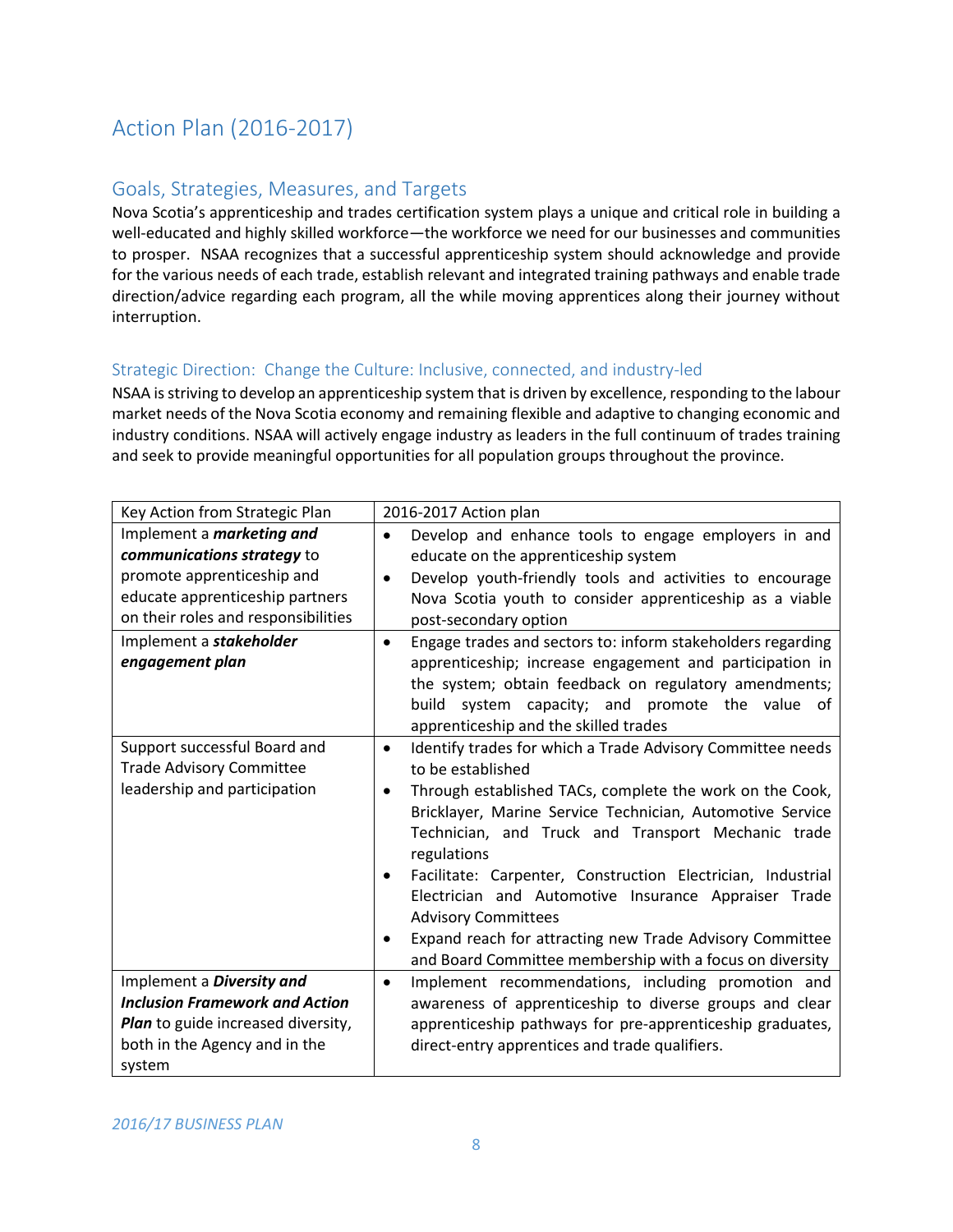| With our education partners,<br>expand Youth Apprenticeship<br>Programs | Conduct a Youth Decision Survey with high school students,<br>$\bullet$<br>parents and teachers to determine their level of knowledge<br>regarding apprenticeship and trades certification, and<br>contributing factors to choosing the skilled trades as a career<br>option.<br>Increase the participation of employers in providing youth<br>$\bullet$<br>apprenticeship opportunities. |
|-------------------------------------------------------------------------|-------------------------------------------------------------------------------------------------------------------------------------------------------------------------------------------------------------------------------------------------------------------------------------------------------------------------------------------------------------------------------------------|
| Create partnerships to increase                                         | Expand the Apprenticeship Procurement Policy to other<br>٠                                                                                                                                                                                                                                                                                                                                |
| the use of apprentices in public                                        | public sector infrastructure projects. Explore how best to                                                                                                                                                                                                                                                                                                                                |
| sector procurement practices                                            | incorporate diversity into procurement policies.                                                                                                                                                                                                                                                                                                                                          |
| Implement a Trade Regulation                                            | Implement a streamlined regulatory program for Power                                                                                                                                                                                                                                                                                                                                      |
| Framework for designated                                                | Mobile Crane<br>including<br>and<br>Engineer<br><b>Operators</b>                                                                                                                                                                                                                                                                                                                          |
| occupations that are regulated                                          | harmonization of requirements nationally.                                                                                                                                                                                                                                                                                                                                                 |
| under the Technical Safety Act.                                         |                                                                                                                                                                                                                                                                                                                                                                                           |

| Indicator                                    | Benchmark       | 2016-2017 |
|----------------------------------------------|-----------------|-----------|
|                                              |                 | Target    |
| Number of employers in the apprenticeship    | 1780            | 1800      |
| system                                       | $(2014 - 2015)$ |           |
| Percent of apprentices who represent diverse | 9.44%           | 10.0%     |
| populations                                  | $(2014 - 2015)$ |           |

#### *Discussion*

Although the number of employers and apprentices in the system fluctuates and is strongly influenced by economic conditions, the Agency knows from research that only 20-25% of employers who can hire and register apprentices do so. The Agency also knows that youth need to be aware of their career options (including the skilled trades) earlier in their education and that parents are the primary influencers of their careers. Direct-entry apprenticeship is also not well understood among students, teachers, parents, employers, and other stakeholders. There is a mismatch between employers who are looking for apprentices and people who are looking for meaningful employment. Meeting with employers and stakeholders, expanding youth programs, conducting the Youth Decision Survey, beginning implementation of the Diversity and Inclusion Framework and Action Plan, and working closely with our stakeholders to reduce barriers will assist in changing the culture and move the apprenticeship and trades certification system in the positive direction of inclusiveness, connectedness, and industry-led.

#### Strategic Direction: Changing the Outcome: Apprentice Success

Achieving apprenticeship success starts with helping potential apprentices make more informed career choices. The system will support apprentices to complete their training in a timely manner, gaining the depth and breadth of skills that employers need. To this end, NSAA will work to ensure that training and certification pathways are relevant, integrated, effective, and available. Attracting and retaining apprentices is critical to the success of the apprenticeship system.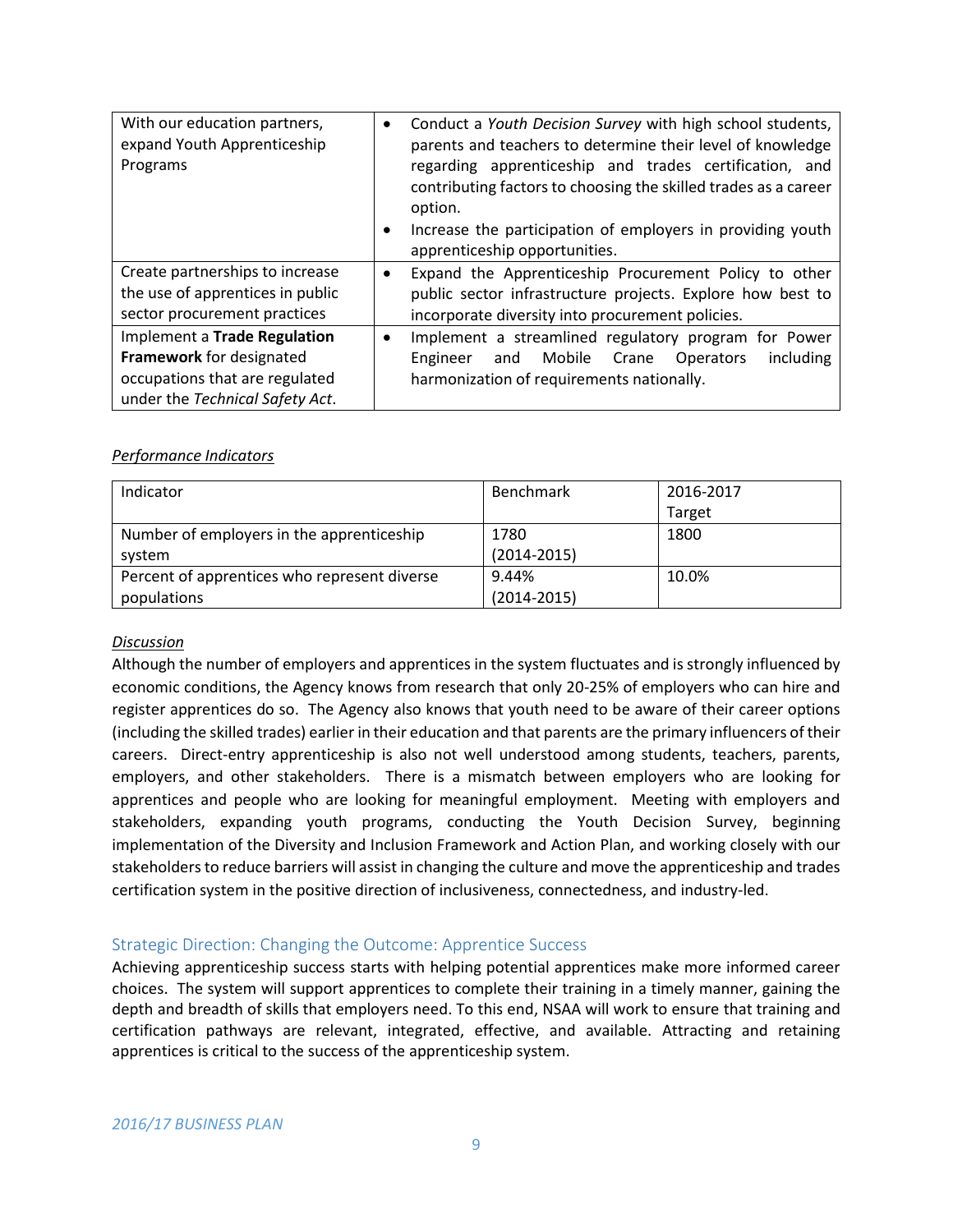| Key Action from Strategic Plan       | 2016-2017 Action plan                                                           |
|--------------------------------------|---------------------------------------------------------------------------------|
| Develop a culture of customer        | Publish service standards on the apprenticeship website so<br>$\bullet$         |
| service, including service standards | service times are clear and transparent                                         |
| for all Agency programs              | Report on complaints received by the Nova Scotia<br>$\bullet$                   |
|                                      | Apprenticeship Agency                                                           |
| Help students link career            | Enhance and increase partnerships to increase opportunities<br>$\bullet$        |
| exploration in the skilled trade to  | for youth to explore the skilled trades                                         |
| effective career decision-making     | Work with Education and Early Childhood Development to<br>$\bullet$             |
|                                      | link the Skilled Trades Centres to Cooperative Education and                    |
|                                      | other opportunities for youth to connect with employers in                      |
|                                      | the skilled trades                                                              |
|                                      | Review all information materials with a specific focus on                       |
|                                      | youth, including opportunities to connect with youth                            |
|                                      | through social media                                                            |
| Expand and improve training          | Develop criteria that will identify priority trades where<br>$\bullet$          |
| pathways                             | training pathways will be developed                                             |
|                                      | Develop training pathways in selected certification-only<br>$\bullet$<br>trades |
|                                      | Develop alternate delivery training in select undersubscribed                   |
|                                      | trades                                                                          |
|                                      | Develop workplace training skills for record of progress<br>$\bullet$           |
|                                      | books in select certification-only trades                                       |
| Develop outreach/bridging            | Research best practice and innovative models<br>$\bullet$                       |
| programs to increase participation   | Work with stakeholder organizations to develop pilots<br>$\bullet$              |
| by diverse groups                    |                                                                                 |
| Increase outreach to students in     | Create an apprenticeship module or learning unit in pre-<br>$\bullet$           |
| relevant pre-employment              | apprenticeship programs that will provide information on                        |
| programs                             | the apprenticeship system, requirements, skilled trades, and                    |
|                                      | career paths                                                                    |
| Review and improve incentive         | Evaluate the Apprenticeship Award Trust<br>$\bullet$                            |
| programs for completion              | Evaluate the Apprenticeship Celebration Event regarding<br>$\bullet$            |
|                                      | increased participation and recognition for employers and                       |
|                                      | diverse populations                                                             |

| Indicator                                 | Benchmark       | 2016-2017 |
|-------------------------------------------|-----------------|-----------|
|                                           |                 | Target    |
| Percent of apprentices who complete their | 47%             | 50%       |
| training within 6 years                   | $(2014 - 2015)$ |           |
| Number of Red Seal Certifications Issued  | 909             | 1000      |
|                                           | $(2014 - 2015)$ |           |
| Percent of trades with training pathways  | 46%             | 65%       |
|                                           | $(2014 - 2015)$ |           |

*Discussion*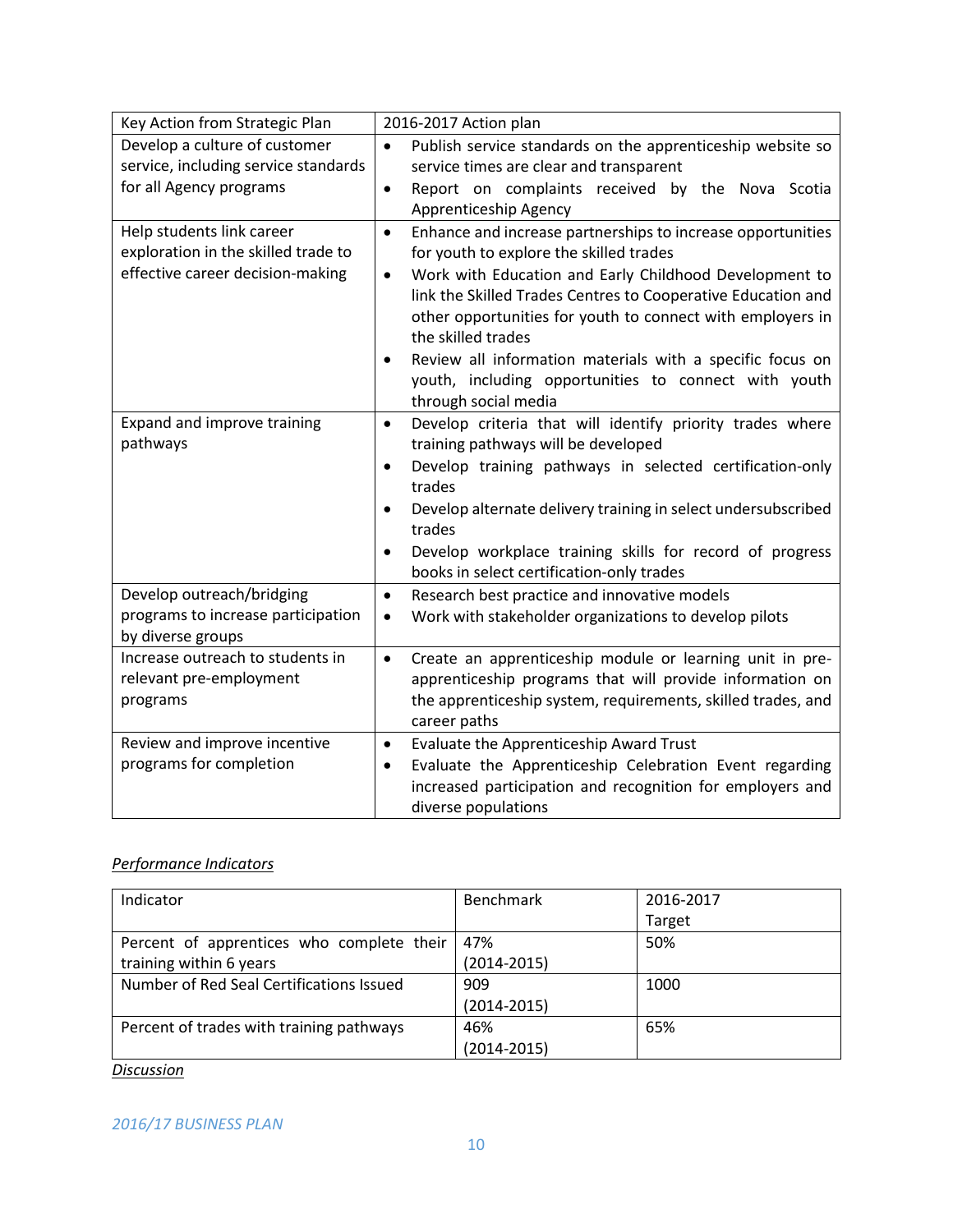The success of apprentices throughout their apprenticeship training depends on many factors. The Agency understands that "one size does not fit all" when it comes to how apprenticeship training is delivered. It is incumbent upon the Agency to work with employers, apprenticeship and training providers to understand the issues that result in apprentices struggling throughout their apprenticeship, not progressing, or not completing their apprenticeship to become certified. To this end, the Agency will work with our clients and partners to develop flexible approaches and provide assistance, supports and resources at needed points along the apprenticeship journey.

Last year, the NSAA significantly reduced wait times for technical training to ensure that we have created an environment where apprentices can complete their training on time. In 2016-2017, we will identify and provide supports to apprentices who have not progressed in their training within the previous 18 months in an effort to increase completion rates within a reasonable time frame. Apprentices and their employers will be provided training plans that would lead to certification.

### Strategic Direction: Changing the Outcome: Employer Success

Industry involvement is critical to making effective decisions about funding, program design, preapprenticeship, technical training, and program entrance requirements. Pre-apprenticeship training which is currently the main pathway to apprenticeship—needs to align with labour demands, and employers need to know the benefits of hiring apprentices directly out of high school. Once in apprenticeship, apprentices should experience the highest quality of technical training and have adequate pathways to pursue their certification. Although the current system benefits from the active participation of more than 1700 employers who hire and train apprentices, more are needed to ensure that apprentices can get the skills and experience they need to achieve certification and meet the demands of the labour market.

| Key Action from Strategic Plan                                                                               | 2016-2017 Action plan                                                                                                                                                                                                                                                       |
|--------------------------------------------------------------------------------------------------------------|-----------------------------------------------------------------------------------------------------------------------------------------------------------------------------------------------------------------------------------------------------------------------------|
| Develop supports to help<br>employers find apprentices and to<br>help apprentices find jobs                  | Host an apprentice job fair to increase opportunities for<br>employers to meet with prospective apprentices<br>Explore the role of the Agency in creating an employer-<br>$\bullet$<br>apprentice matching service                                                          |
| Promote direct entry into<br>apprenticeship to employers                                                     | Under the Canada Job Grant, explore opportunities for<br>$\bullet$<br>incentive programs to increase direct-entry options<br>Embed messaging regarding direct entry in meetings and<br>$\bullet$<br>communications with employers and stakeholders                          |
| Improve and promote START<br>incentive program for employers<br>who hire apprentices                         | Review the START program design to ensure apprentices are<br>$\bullet$<br>progressing though their apprenticeship program in a timely<br>manner<br>Explore opportunities to increase the START program with a<br>$\bullet$<br>focus on direct-entry and diverse apprentices |
| Transform services, structures, and<br>supports to ensure success of the<br>apprentice/employer relationship | Apply an employer lens to Agency policies and procedures<br>$\bullet$<br>and adjust accordingly<br>Enhance the NSAA website to ensure it is meeting the needs<br>٠<br>of our stakeholders                                                                                   |
| Increase and enhance Joint<br>Registration Agreements with                                                   | Increase the number of JRAs implemented in Nova Scotia<br>$\bullet$                                                                                                                                                                                                         |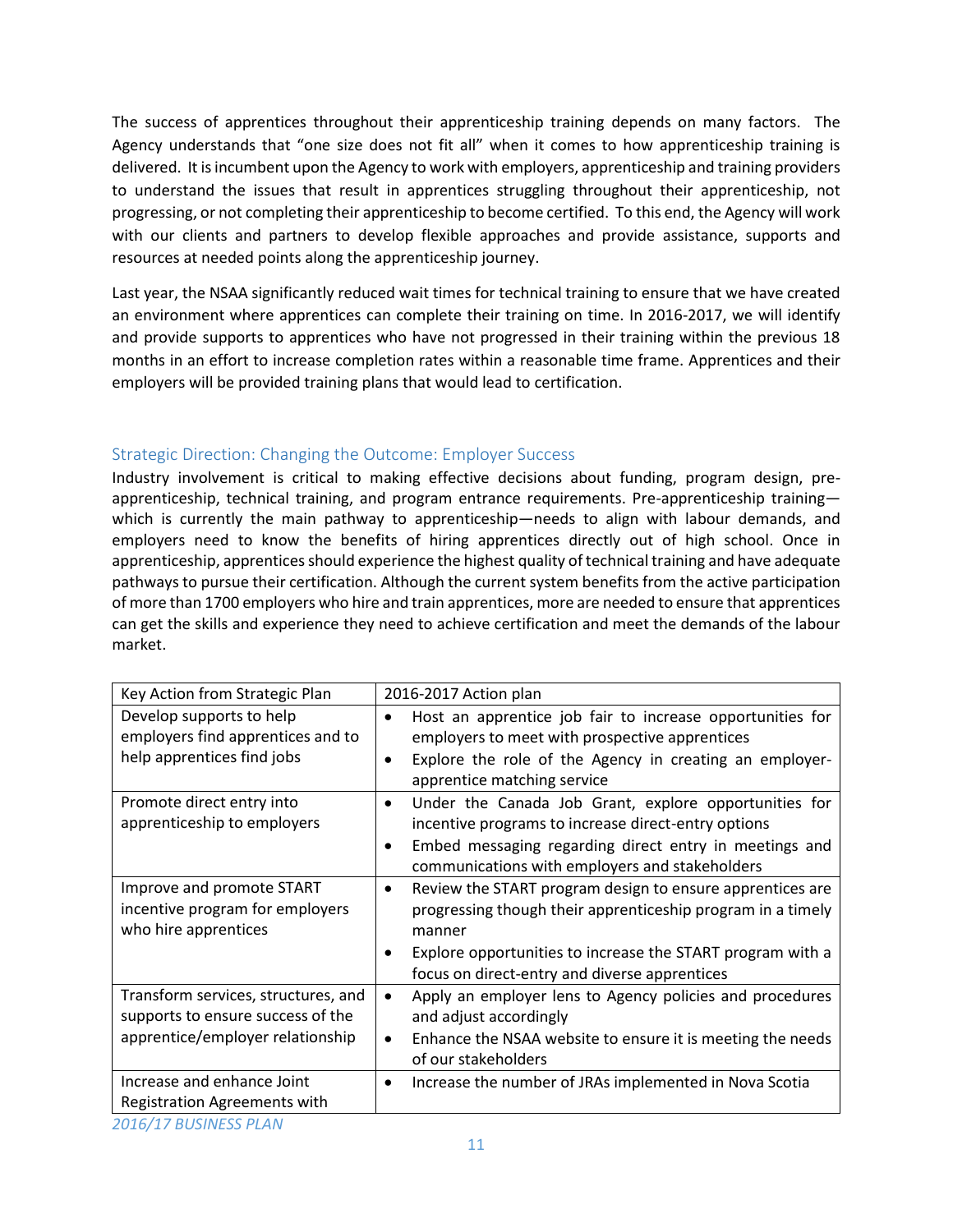| other sectors, First Nations and  | Work with current JRA holders to establish and maintain joint |
|-----------------------------------|---------------------------------------------------------------|
| other diverse groups              | apprenticeship training committees                            |
|                                   | Develop a guide for JRA holders                               |
| Make mentoring resources more     | Renew existing mentorship resources and embed diversity<br>٠  |
| widely available to enable better | principles                                                    |
| skill transference from the       | Offer mentoring sessions for journeypersons                   |
| journeyperson to the apprentice   | Include mentoring training as requirement for ratio variance  |

| Indicator                                         | <b>Benchmark</b> | 2016-2017         |
|---------------------------------------------------|------------------|-------------------|
|                                                   |                  | Target            |
| Percentage of apprentices entering directly after | <b>New</b>       | <b>New Target</b> |
| high school                                       | $(2015 - 2016)$  |                   |
| Number of new employers                           | 223              | 300               |
|                                                   | $(2014 - 2015)$  |                   |
| Percent of pre-apprenticeship graduates who       | <b>New</b>       | <b>New Target</b> |
| register as apprentices in compulsory trades      | $(2015 - 2016)$  |                   |

#### *Discussion*

Employers of apprentices are at the core of the apprenticeship and trades qualifications system. Employers are the primary trainers of apprentices and take on the responsibility for ensuring apprentices get on-the-job training and attend apprenticeship technical training in a timely manner. As the primary trainer, it is essential that employers understand the apprenticeship system, have the tools and resources necessary to recruit the right person, have access to the labour supply, and provide a work environment that is conducive to training apprentices while they work at the trade. Our field team needs to be able to assess the workplace environment in order to facilitate the best training experience for the apprentice, for example, is the workplace safe, supportive, welcoming of diversity, able to offer the full scope of trade? The Agency is committed to working with employers to ensure they understand the system and that they can hire apprentices directly from high school, as well as have access to the incentive programs that are available. We will equip our field team with the necessary resources to educate and engage employers.

#### Strategic Direction: Strengthening Delivery: Connecting Training and Workplaces

The creation of the Nova Scotia Apprenticeship Agency (NSAA) involved significant amendments to the Apprenticeship and Trades Qualifications Act and the Community Colleges Act to pave the way for fuller, more coherent industry engagement across the trades training system. The NSAA, through its Trade Advisory Committee network, provides input and makes recommendations through the Apprenticeship Board to the NSCC Board of Governors regarding the establishing, altering and evaluating of NSCC programs of study and guidelines that pertain to the designated trades. In 2016-2017, the Agency will continue to work with the College to ensure that industry's strategic role has influence across the trades training system, to enhance understanding of the allocation of funding within the apprenticeship system, and to implement timely trade harmonization and to improve training delivery in select trades, including alternate delivery formats.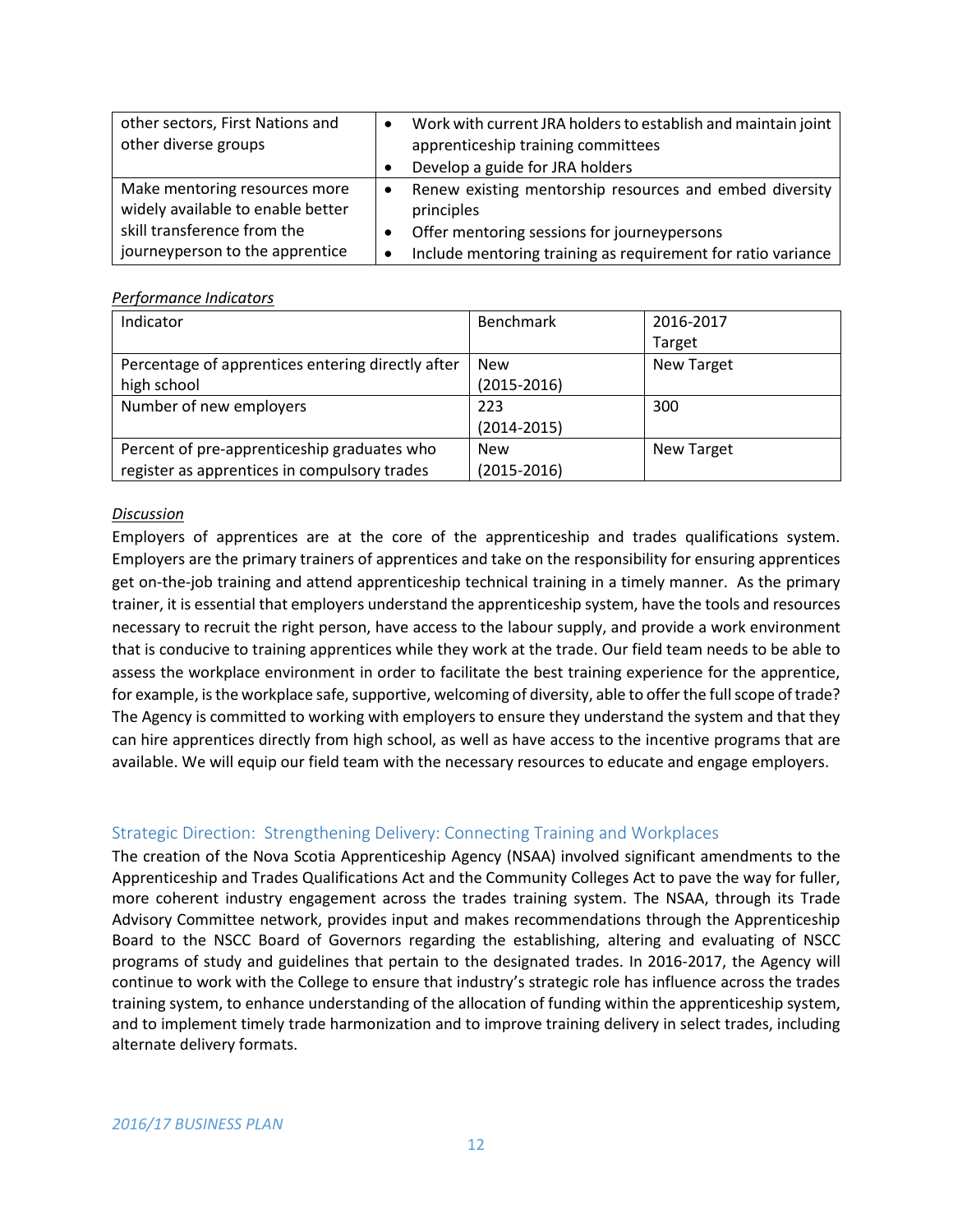Atlantic Trade Advisory Committees and other industry stakeholders are leading the way in establishing common sequencing of apprenticeship technical training in the Atlantic Region and nationally depending on the trade. This work is complex and when completed will support more timely completion of apprenticeship.

| Key Action from Strategic Plan                                                                                                                            | 2016-2017 Action plan                                                                                                                                                                                                                                                                                                                                                             |
|-----------------------------------------------------------------------------------------------------------------------------------------------------------|-----------------------------------------------------------------------------------------------------------------------------------------------------------------------------------------------------------------------------------------------------------------------------------------------------------------------------------------------------------------------------------|
| Develop an pre-entry<br>pathway/assessment for potential<br>apprentices through the NSCC and<br>other providers                                           | Establish working group to examine options for new pre-<br>$\bullet$<br>entry pathway<br>Implement pilots in two trades to assess candidate aptitudes<br>$\bullet$<br>for accessing direct-entry where pre-apprenticeship training<br>does not currently exist                                                                                                                    |
| Provide resources for pre-<br>apprenticeship and apprenticeship<br>technical training, in accordance<br>with industry need, to increase<br>system success | Monitor and improve technical training quality through the<br>$\bullet$<br>introduction of level exams for the bricklayer, cook, metal<br>fabricator (fitter) and welder trades and provide professional<br>development opportunities for apprenticeship instructors<br>In partnership with our service providers, create a Training<br>٠<br><b>Quality Measurement Framework</b> |
| Develop and implement a review<br>cycle for pre-apprenticeship and<br>apprenticeship technical training<br>programs to increase system<br>success         | Implement review of training outcomes in priority trades<br>$\bullet$<br>Implement review cycle for pre-apprenticeship programs<br>$\bullet$                                                                                                                                                                                                                                      |
| Develop and implement a new IT<br>system that is cost-shared with the<br>other Atlantic provinces                                                         | Continue with the development of the IT system with our<br>$\bullet$<br>provincial partners - Phase 2                                                                                                                                                                                                                                                                             |
| Support lifelong learning through<br>post-journey initiatives, include the<br><b>Atlantic Trades Business Seal</b>                                        | Promote the Industry Training Fund to develop partnerships<br>٠<br>with employers to provide supports to journeypersons                                                                                                                                                                                                                                                           |

#### *Performance Indicators*

| Indicator                                            | Benchmark | 2016-2017 |
|------------------------------------------------------|-----------|-----------|
|                                                      |           | Target    |
| Apprentice satisfaction with apprenticeship training | 68%       | 70%       |
| Investment in technical training                     | \$4.6M    | \$5.0M    |
| Employer satisfaction with apprentice training       | 81%       | 85%       |

\*RESULTS TAKEN FROM CORPORATE RESEARCH ASSOCIATES INC. SURVEY OF 2014

#### *Discussion*

The relationship between the Agency and the NSCC is integral in the successful participation of apprentices in the Nova Scotia system. Through collaboration (e.g. Trade Advisory Committees), we can ensure clearer pathways to certification (direct entry, pre-apprenticeship) and implement more harmonized program delivery. We can also ensure that we are building a system to better support Nova Scotia's labour market needs. The end result is success for both the apprentice and the Province. Trade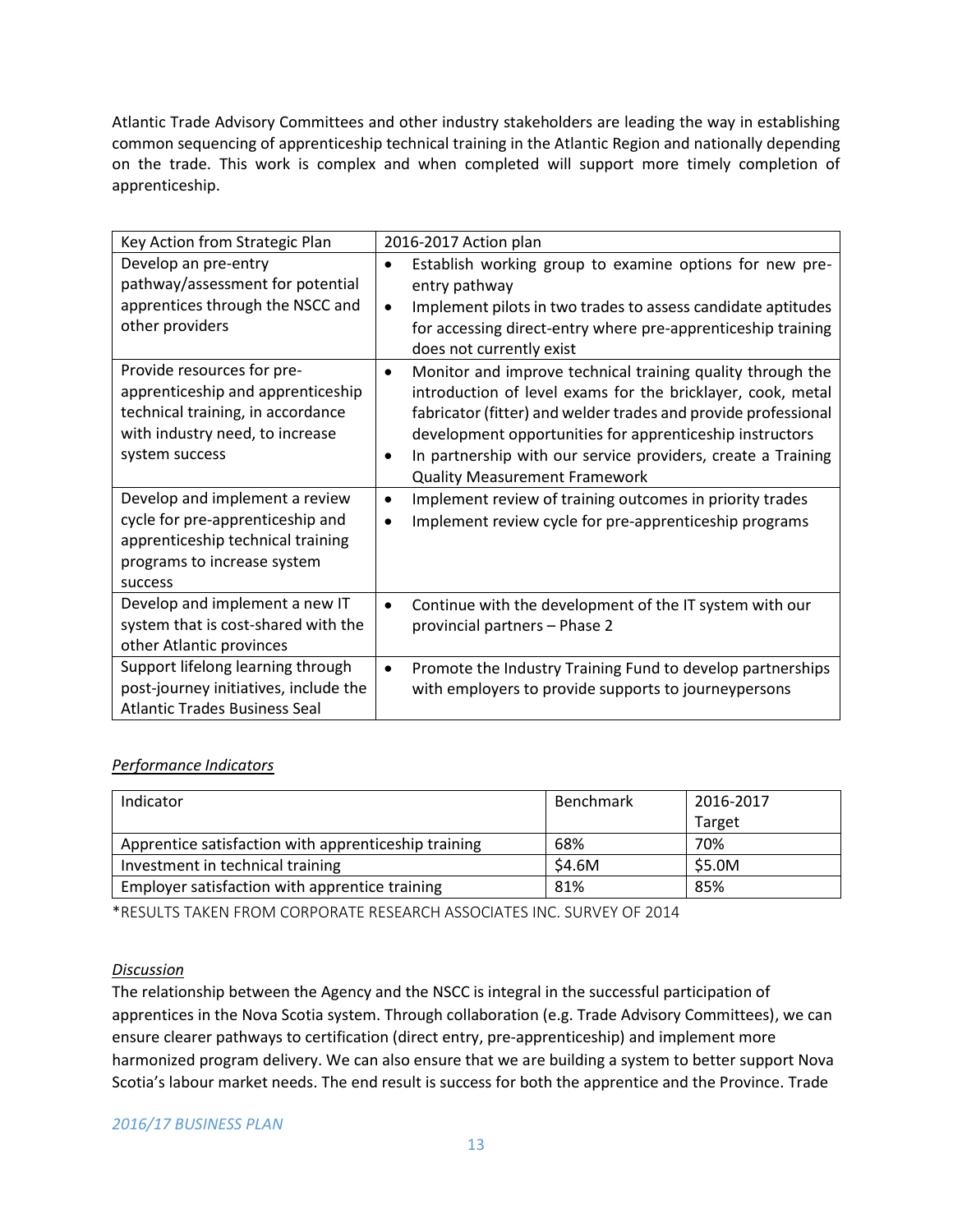profiles have been developed for all 69 trades and are available on the website. Human resource profile development is underway.

#### Strategic Direction: Making Certification an Economic Driver

One of the goals of an industry-led apprenticeship system is to build and maintain a highly skilled and diverse workforce that will contribute to the economic success of Nova Scotia through changing economic times. Skilled workers are in demand in Nova Scotia and across the country. A good work ethic, a can-do attitude and a Certificate of Qualification will open the door to exciting career opportunities.

While government invests significantly in the apprenticeship and trades certification system, it is not a champion user of the system for its own needs. Provincial departments, municipalities, universities, schools, and hospitals need the work of skilled tradespeople to ensure the ongoing functioning of their facilities. An important step in making certification an economic driver with business at large is for government to do it first. Increasing the use of apprentices in trades work procured by government sets a standard for other employers to follow while also increasing the opportunities for youth to find employment in Nova Scotia and making the most of its investment in the system.

Canada's Premiers signed the Provincial-Territorial Apprentice Mobility Protocol to enable mutual recognition of hours worked, technical training and successfully completed exams, regardless of where they took place. Seamless mobility for apprentices will enable all provinces and territories to better meet the labour demands of businesses and make it easier for apprentices to complete their certification by gaining greater access to on-the-job training and work experience.

In addition, the Atlantic Apprenticeship Harmonization Project, undertaken with the support of Employment and Social Development Canada, is aligning rules, processes and standards for apprenticeship across Atlantic Canada. This will enhance consistency and efficiency in the way Atlantic Canadians obtain trade certification.

| Key Action from Strategic Plan                                                                                | 2016-2017 Action plan                                                                                                                                                                                                                                                            |
|---------------------------------------------------------------------------------------------------------------|----------------------------------------------------------------------------------------------------------------------------------------------------------------------------------------------------------------------------------------------------------------------------------|
| Implement a capacity-planning<br>tool for the system to better meet<br>labour market needs                    | Pilot the capacity-planning tool in two trades: Construction<br>$\bullet$<br>Electrician and Automotive Service Technician                                                                                                                                                       |
| Develop and maintain trade<br>profiles and other labour market<br>information for system leaders and<br>users | Develop HR outlooks in the following trades: Automotive<br>$\bullet$<br>Service Technician, Bricklayer, Cook, Marine Service<br>Technician, Motor Vehicle Body Repairer and Truck and<br><b>Transport Mechanic</b><br>Maintain trade profiles for both employers and apprentices |
| Achieve system harmonization<br>with our Atlantic colleagues                                                  | Amend the General Regulations and affected trade<br>$\bullet$<br>regulations to implement Atlantic system harmonization<br>Update internal policies to align with Atlantic Provinces<br>٠                                                                                        |
| Improve mobility of Nova Scotia<br>apprentices, both nationally and<br>regionally                             | Implement the Premiers' Protocol on Apprentice Mobility,<br>$\bullet$<br>including negotiating MOUs with remaining provinces<br>Implement the guidelines under the Protocol                                                                                                      |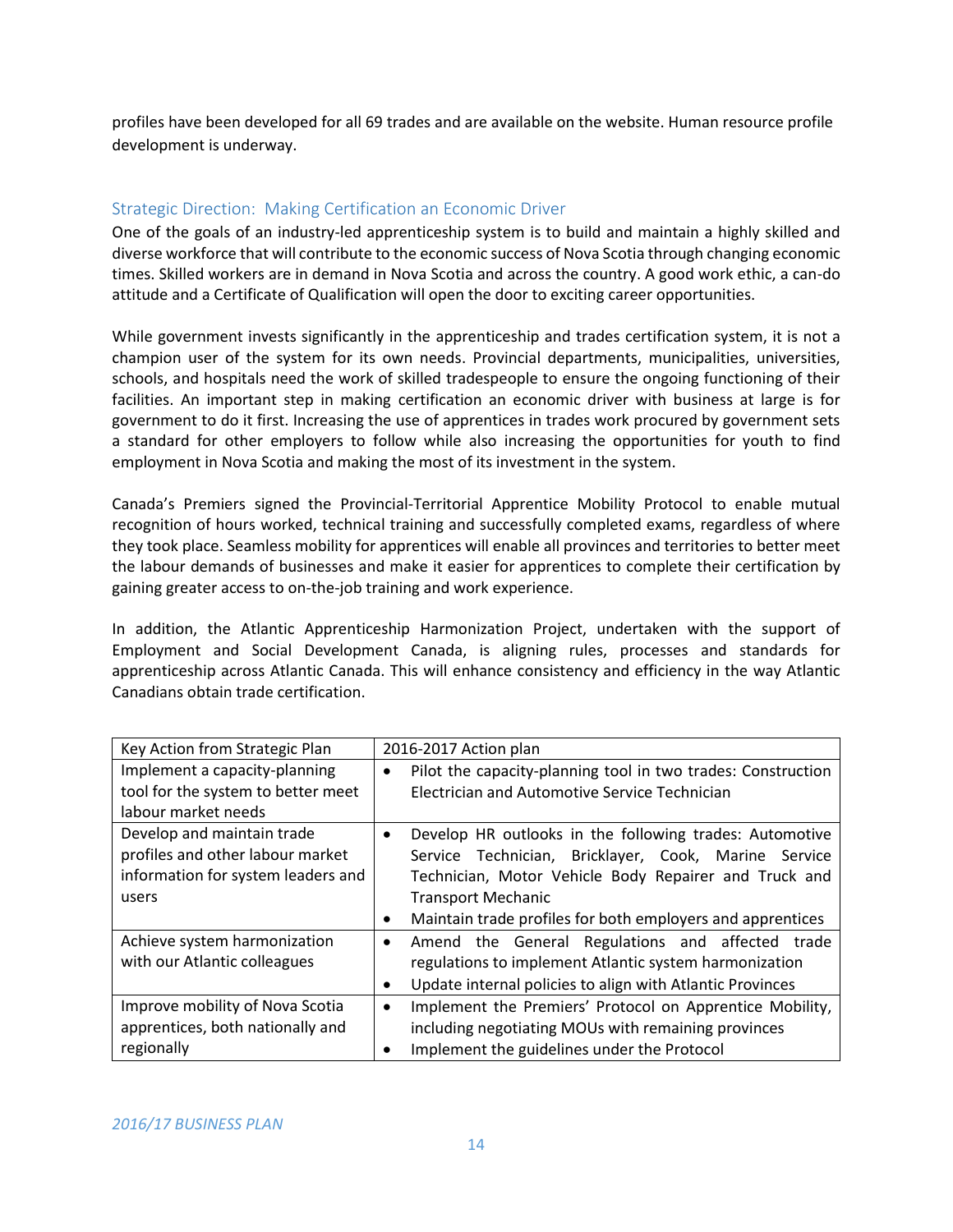| Increase enforcement capacity<br>through strategic partnerships                              | Through the Compliance and Enforcement Working Group,<br>٠<br>review the Act and Regulation with the aim to expand the<br>suite of enforcement tools<br>With our enforcement partners, complete certification<br>$\bullet$<br>blitzes in the Spring and Fall and expand enforcement on job<br>sites                     |
|----------------------------------------------------------------------------------------------|-------------------------------------------------------------------------------------------------------------------------------------------------------------------------------------------------------------------------------------------------------------------------------------------------------------------------|
| Develop an compliance and<br>enforcement plan and carry out<br>pilots to test new approaches | Through the Compliance and Enforcement Working Group,<br>$\bullet$<br>identify priority trades or activities for 2016-2017 and<br>implement a plan for each priority trade<br>Report on the 2015-2016 enforcement priorities: Motor<br>Vehicle Body Repair and Sheet Metal trades and the<br>installation of heat pumps |

| Indicator                                  | <b>Benchmark</b> | 2016-2017         |
|--------------------------------------------|------------------|-------------------|
|                                            |                  | Target            |
| Compliance rate                            | 73%              | 75%               |
|                                            | $(2014 - 2015)$  |                   |
| New apprentices registered as a result of  | <b>New</b>       | <b>New Target</b> |
| enforcement action                         | $(2015 - 2016)$  |                   |
| Trade Qualifiers who attempt the exam as a | <b>New</b>       | <b>New Target</b> |
| result of enforcement action               | $(2015 - 2016)$  |                   |

#### *Discussion*

The certificate of qualification is a demonstration that a person has achieved a high, industry standard of knowledge and skill. A number of factors contribute to the value of training and certification in a trade; however, the Agency is working on the Atlantic and national levels to achieve harmonization of the trades to remove barriers for employers and apprentices who work in more than one Canadian jurisdiction. In addition, the Agency is working with industry, through Trade Advisory Committees, to develop and update trade profiles and create human resource outlooks and labour market information to allow for evidencebased decision-making regarding the trades.

There are 13 compulsory-certified trades under the Apprenticeship Trades and Qualifications Act. Enforcement of these 13 compulsory certified trades is critical to ensuring that apprentices and certified individuals are performing the work of the trade, to create a level playing field for those who are complying with our trade regulations and to create a compliance culture. The Agency has created a Compliance and Enforcement Advisory Group to seek industry input into how we enforce our trade Regulations and priorities for each fiscal year.